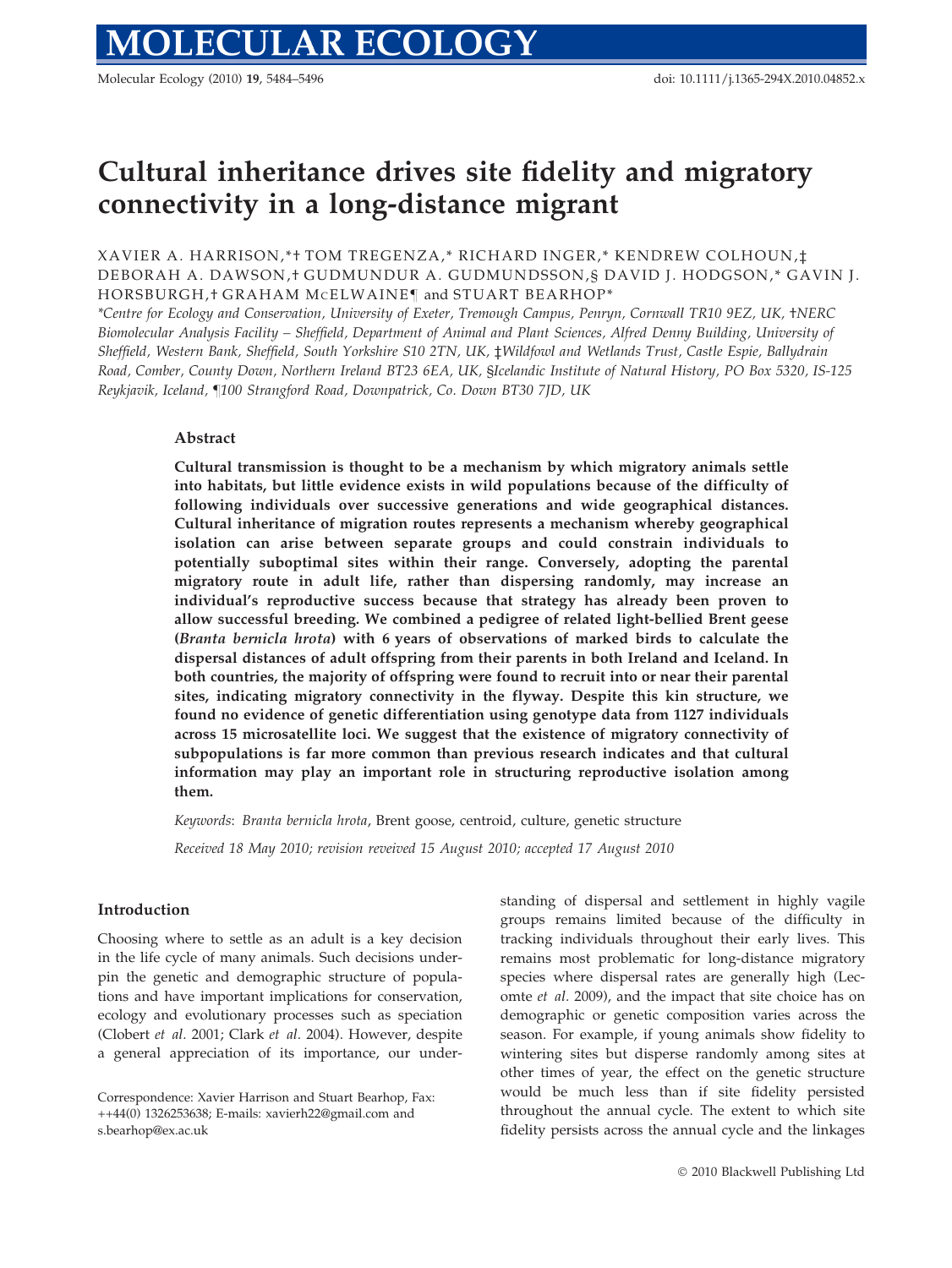between different stages (known as migratory connectivity: Webster et al. 2002) is therefore a vital component in the understanding of the consequences of dispersal decisions in migratory species. From here on we shall refer to non-breeding season sites visited in the first year of life (while moving with the family group) as 'parental sites' to draw the distinction from the term 'natal site' that tends to refer to the area where an individual was born. Consequently, we refer to 'dispersal' in the non-breeding period as the distance between an individual's parental site and the site it chooses in adulthood.

While fidelity to natal sites has been demonstrated in a diverse range of vertebrate taxa, including whales (e.g. Hoelzel 1998), lizards (e.g. Stow & Sunnucks 2004) turtles (e.g. Kamel & Mrosovsky 2006) and birds (e.g. Larsson & Forslund 1992; Van Der Jeugd et al. 2002; Alcaide et al. 2009; Lecomte et al. 2009), high levels of fidelity and migratory connectivity among parental sites (which would tend to strengthen the demographic and genetic effects associated with dispersal decisions) are rare in the literature (e.g. Valenzuela et al. 2009).

In animals where the young spend extended periods of their early life with parents, there also exists the possibility of a cultural basis to the selection of sites. There are few examples of social information transfer structuring site fidelity in migratory animals in addition to those described in the cetacean literature, where cultural inheritance has been shown to play an important role in determining feeding site fidelity (Valenzuela et al. 2009). In systems such as these where there is an extended period of parental care of juveniles (Connor et al. 1998), there seems to be ample opportunity for vertical information transfer from parents that can subsequently structure the adult life of offspring (Berthold 1996; Sutherland 1998). Importantly, cultural inheritance has been shown to drive fitness asymmetries in sperm whales (Physeter macrocephalus) where it influences both clan membership and foraging strategies, with differential feeding success among clans (Whitehead & Rendell 2004). Thus, it is clear that the use of information gained from social transmission as a juvenile can be immensely influential on choice of site and habitat in adult life, which for migratory animals can have large implications for individual performance (e.g. Gill et al. 2001; Norris et al. 2004; Gunnarsson et al. 2005; Inger et al. 2008; Harrison et al. 2010a). Moreover given its potential to propagate allopatry among groups occupying different sites, site fidelity arising from cultural inheritance has considerable power to shape genetic divergence within a species (Greenwood 1980; Hoelzel 1998). However, it is important to recognize that site fidelity could itself have a genetic basis and be heritable (Kamel & Mrosovsky 2006), because certain beneficial mutations may have habitat-specific effects that constrain individuals to particular sites at which they can forage most efficiently (Hoelzel 1998).

Here, we use a pedigree-based approach to investigate the role of cultural information transfer in structuring site fidelity across two stages of the annual cycle in a long-distance migrant and discuss its implications for demography and genetic structure. The East Canadian High Arctic (ECHA) light-bellied Brent goose (Branta bernicla hrota) winters annually around the coast of Ireland from late September to April (Inger et al. 2006a,b) and stages for a month and a half in Iceland in April–May to replenish endogenous fat reserves (Inger et al. 2008) before heading into the Canadian Arctic to breed (Gudmundsson et al. 1995). Most importantly, fledged juvenile Brent geese spend the wintering and staging periods of their first year shadowing the migratory movements of their parents, travelling and feeding in distinct family groups (Inger et al. 2010). As a result, juveniles gain information about the quality of only a subset of sites from the total available to them at a particular stage of the annual cycle. If individuals stay faithful throughout adult life to the migration routes they learned from their parents as juveniles, this represents a mechanism whereby cultural information transfer can structure site fidelity across multiple generations. Moreover, if this pattern persists over multiple stages of the annual cycle, it suggests the existence of migratory connectivity (Webster et al. 2002), where distinct genetic lineages of geese use the same sets of sites along the migratory route and in doing so remain separate from other lineages.

## Methods

#### Study population and sample collection

The majority of the ECHA light-bellied Brent goose population migrate to Strangford Lough, Northern Ireland (54.5°N, 5.7°W), at the beginning of winter to make use of abundant marine resources such as Zostera spp., before dispersing around the entire coast of Ireland for the core winter period (Robinson et al. 2004). The Irish Brent Goose Research Group (IBGRG) and collaborators have marked >3500 light-bellied Brent geese to date across the entire range (Ireland, Iceland and Canada) since 2001. Geese were caught in cannon nets in Ireland and Iceland, and closures during moult in Canada, fitted with individually coded coloured leg rings, had morphometric data taken and were sexed by cloacal examination. Blood samples were collected from the caudal tibial vein and stored in absolute ethanol at room temperature in screw-topped rubber sealed microfuge tubes at a blood to alcohol volume–volume ratio of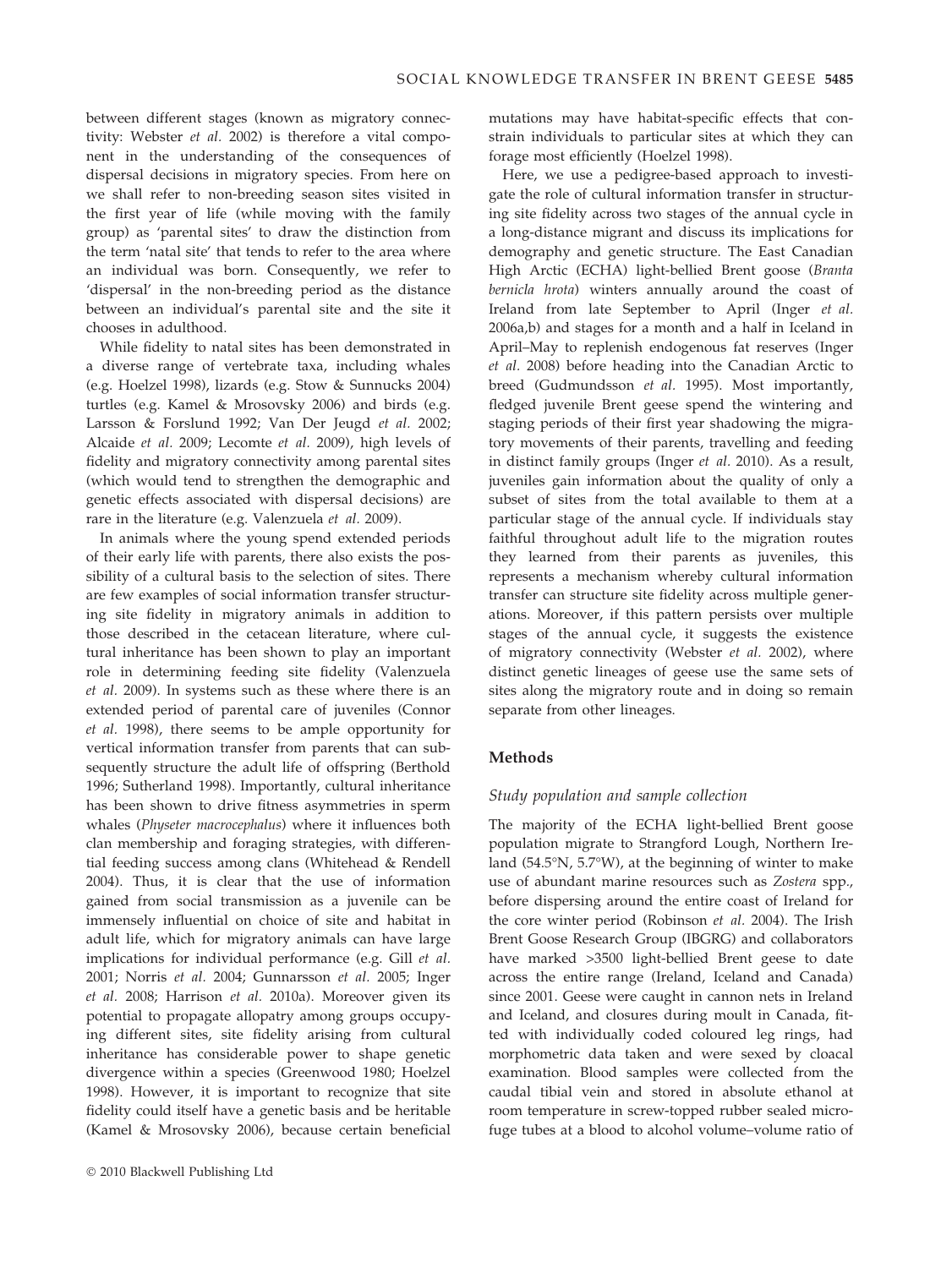1 to 20. Over 60 000 observations of colour-marked birds from this population have been accumulated in a database since 2001 from throughout their range in Ireland and Iceland, many of which include information on family groups and associations.

# Genotyping and parentage assignments

We genotyped 1127 geese in two PCR multiplex sets using 15 unique autosomal light-bellied Brent geese (Branta bernicla hrota) microsatellite loci (Table 1, Harrison et al. 2010b) and sex-typed individuals using the marker Z002A (Dawson 2007). All samples were genotyped using an ABI 3730 DNA Sequencer (Applied Biosystems, USA) and allele sizes assigned using GeneMapper software v3.7. Genotyping error rates were calculated by repeating the typing of 50 randomly selected individuals including the initial stage of the DNA extraction from blood. This process involved rescoring alleles in a blind fashion and then comparing the rescored genotypes with those obtained originally across all 15 sets of the microsatellite loci. Repeatability was calculated to be over 99% using these markers, which is high (e.g. Bonin et al. 2004). Despite high polymorphism at some loci (Table 1), all showed high

Table 1 Microsatellite polymorphism and summary statistics for 15 loci for light-bellied Brent geese (Branta bernicla hrota)

| Locus         | EMBL accession<br>number | А     | N       | $H_{\Omega}$ | $H_{E}$ |
|---------------|--------------------------|-------|---------|--------------|---------|
| Bbh011        | FN691790                 | 5     | 1104    | 0.609        | 0.625   |
| Bbh021        | FN691800                 | 7     | 1024    | 0.701        | 0.705   |
| <b>Bbh027</b> | FN691806                 | 10    | 1105    | 0.748        | 0.768   |
| Bbh029        | FN691808                 | 72    | 1016    | 0.962        | 0.968   |
| Bbh043        | FN691822                 | 7     | 1104    | 0.344        | 0.347   |
| Bbh064        | FN691843                 | 18    | 1022    | 0.828        | 0.861   |
| Bbh070        | FN691849                 | 12    | 1117    | 0.861        | 0.838   |
| <b>Bbh080</b> | FN691859                 | 30    | 1021    | 0.849        | 0.858   |
| <b>Bbh089</b> | FN691868                 | 94    | 1091    | 0.946        | 0.975   |
| <b>Bbh112</b> | FN691891                 | 63    | 1103    | 0.938        | 0.95    |
| <b>Bbh113</b> | FN691892                 | 13    | 1021    | 0.786        | 0.791   |
| Bbh120        | FN691899                 | 37    | 1109    | 0.902        | 0.907   |
| <b>Bbh123</b> | FN691902                 | 52    | 1109    | 0.936        | 0.947   |
| <b>Bbh135</b> | FN812696                 | 8     | 1019    | 0.634        | 0.738   |
| <b>Bbh136</b> | FN812697                 | 11    | 1021    | 0.726        | 0.719   |
| Max           |                          | 94    | 1117    | 0.96         | 0.98    |
| Min           |                          | 5     | 1016    | 0.34         | 0.35    |
| Mean          |                          | 29.27 | 1065.63 | 0.78         | 0.80    |
| SD            |                          | 28.23 | 44.07   | 0.17         | 0.16    |

Summary statistics at foot of table: max, maximum; min, minimum; sd, standard deviation.

A, number of alleles; N, sample size;  $H<sub>O</sub>$ , observed heterozygosity; HE, expected heterozygosity.

repeatability and were not systematically responsible for errors. We then used the program COLONY v2.0 (Wang 2004) to assign parentage. All 1127 geese were placed in the candidate offspring section, with 581 males and 546 females placed in the candidate father and mother categories, respectively. Light-bellied Brent geese are highly faithful to mates between years (IBGRG, unpublished data) and so monogamy was assumed for both males and females. Three iterations of a 'long' simulation were carried out to check for concordance between runs. We accepted only parental assignments with an assignment probability of 0.95 or greater. In total, these simulations identified 60 families containing at least one parent and between 1 and 4 juveniles to be used in subsequent analyses.

## Family reconstruction

Parentage assignment with COLONY v2.0 (Wang 2004) showed high levels of agreement with the field observations of family groups of marked individuals taken from a 6-year database of resightings on the Irish wintering and Icelandic staging grounds. Families of parental and juvenile Brent geese feed as a cohesive unit, and ringed groups are easily identified by observation using a spotting scope. Of 60 families identified by COLONY, 40 of these had multiple corresponding observations of the same family groups in the database. Of the remaining 20, offspring from nine families were all ringed as adults and so would not have corresponding family observations. These results suggest that these field observations are a reliable way to identify related firstorder relatives. Families ringed in the Canadian Arctic during the breeding season were also resighted multiple times as a cohesive family unit on the wintering grounds following migration. This allowed us to increase our sample size by identifying further families from the database by looking for associated groups of adults and juveniles. Whilst we acknowledge that conspecific brood parasitism (e.g. Weigmann & Lamprecht 1991; Waldeck et al. 2007; Anderholm et al. 2009), extrapair copulation (e.g. Dunn et al. 1999) and adoption of extra-pair young (Choudhury et al. 1993) have all been observed in species of Anatidae, we found no disagreement between field observations of family groups and genetically assigned families, suggesting that if present the frequency of non-kin in family groups is low.

## Centroid calculation

In Ireland, only families containing at least one parent, where there were at least five observations per family member, were used in the analyses. The threshold of five observations was chosen to maximize the data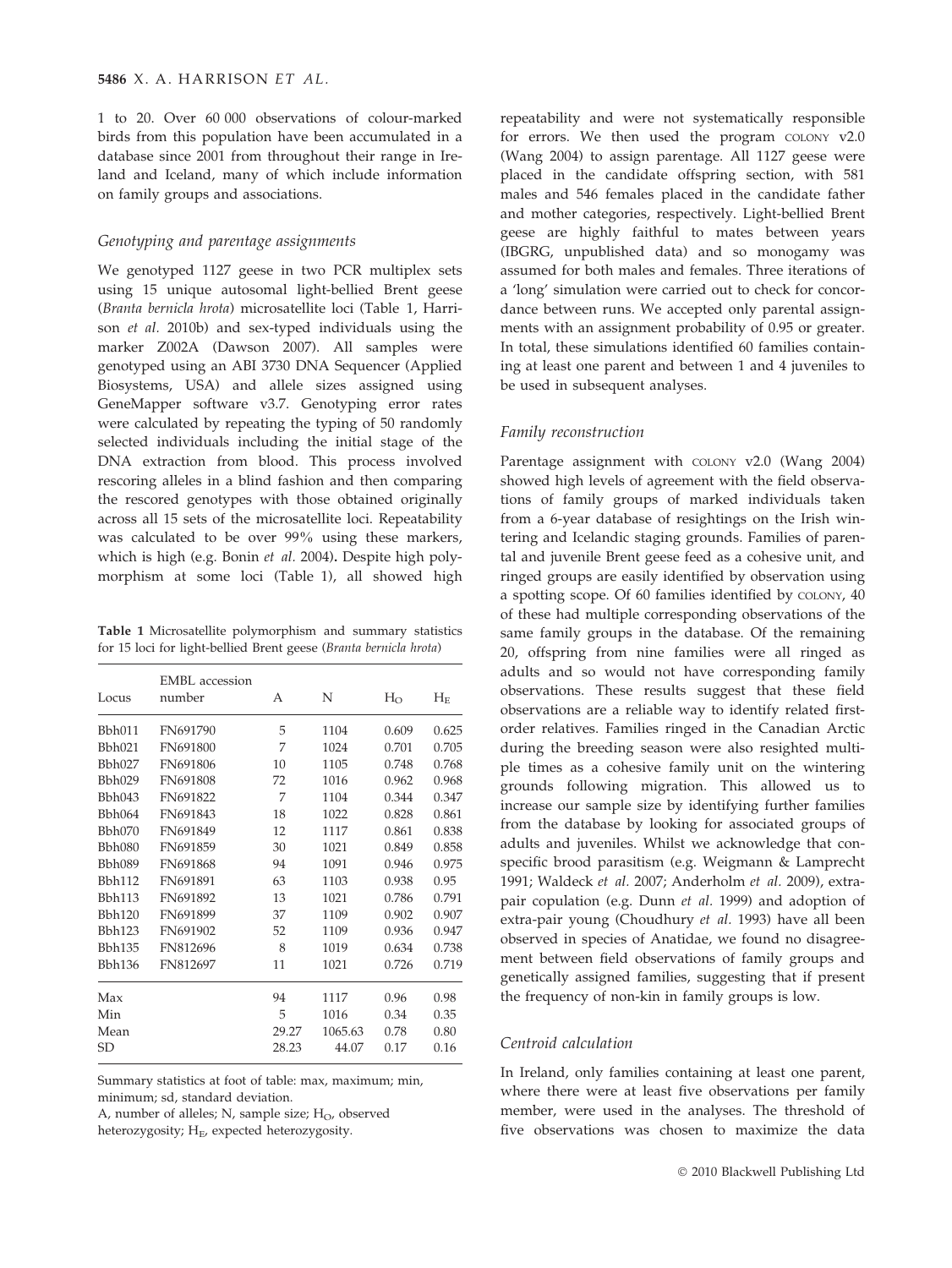available to us and provide a minimum level of coverage. Data for Iceland were more limited because of the much shorter time frame of staging (1 month compared to 4 months in the core wintering areas), and so a minimum of three observations were chosen to provide an adequate sample size. If sufficient data were available for both parents, then one was chosen at random. From the combined 160 families from the 'Genetics' and 'Database' data set, 53 families comprising 138 individuals in Ireland and 23 families comprising 59 individuals in Iceland satisfied these criteria. In Ireland, only records from November–February were considered to avoid noise associated with early-season dispersal at Strangford Lough. Similarly in Iceland, only records from 7th to 20th May were used because of similar patterns associated with early (as some birds move through southerly sites to settle in northerly staging areas) and late-season movements (as birds move northwards prior to crossing the Denmark Strait on the next stage of their migration). We regularly observe intact family groups during this period, suggesting that parental care persists throughout staging in a similar fashion to other goose species, where parents remain associated with their brood even after 9–10 months (e.g. Barnacle geese, Branta leucopsis; Black & Owen 1989).

Geographical centroids were calculated for each individual using the package 'PBSMapping' (Schnute et al. 2004) in the statistical package R v2.10 (R Development Core Team 2009). We chose centroids because they provide a weighted estimate of the centre of an animal's home range and therefore allow point-to-point distance calculations between individuals to be made. The mean number of location fixes per bird for the calculation of centroids was 19.5 in Ireland and 11.4 in Iceland. Similarly, we did not have sufficient data to calculate reliable kernel density estimates for every individual (see Hemson et al. 2005). We chose centroids over midpoints to allow us to take into account the fact that birds may use several neighbouring sites but spend the majority of their time in only a subset of these. Whilst we acknowledge that this does increase the risk that bias in observer effort among sites will affect centroid calculation, it is unlikely to artificially inflate any signal by placing centroids of related birds closer than if midpoints were used. This is a conservative approach as it will tend to increase distances between related birds because parent–offspring pairs are unlikely to have the same number of observations at the same sites. Only data from the first adult year of life (>1 year old) and above were used to avoid bias caused by families travelling as a group and therefore using the same sites. Depending on the frequency of observation of each individual, data for between 1 and 4 years of life were available in both Ireland and Iceland, but only one centroid per individual was calculated for each country. If birds are highly site-faithful between years, then the centroid calculated using multiple years of data should be similar to centroids calculated for each individual year. Using only one centroid per individual has the advantage of making the analysis both more robust and simpler to perform. To test that centroids were temporally stable (between years), we used data from the individuals with multiple years of observations and calculated a separate centroid for each year and then calculated displacement between centroids for each year in both countries. Thirty-three individuals comprising four consecutive years of data were used in Ireland, and 12 individuals comprising 3 years of consecutive data were used in Iceland. We calculated a repeated-measures ANOVA for each country, with individual bird ID as a random error term to investigate the temporal stability of centroid location. To estimate fidelity to parental sites, pairwise distance between centroids was calculated for each parent–offspring pair using the 'haversine' function (Loehrke 2008) in R, which calculates the distance between points whilst taking into account the curvature of the earth's surface.

# Randomizations

To test the probability of the observed displacement between parental and offspring centroids arising by chance, two types of randomization were performed for each country. First, all individuals were randomly reshuffled into new family clusters. One bird was randomly assigned as the 'parent' goose, and distance between reshuffled 'progeny' was calculated. A mean of all distances was calculated, and the process was carried out 10 000 times in total to build a probability distribution. In the second randomization, all parents remained as in the original data set, but offspring were randomly reassigned among the family clusters, again 10 000 times in total. All randomizations were programmed in R v2.10 and followed the structure of the original data (i.e. 138 geese reshuffled into 53 families in Ireland, 59 geese into 23 families in Iceland). For each country, the mean of the data was compared to the frequency histogram of means from 10 000 randomizations to derive a P-value.

# Sex bias

To test for sex bias in dispersal, data from each country were separated into dispersal by males and females, respectively. Sex of offspring was assigned using either molecular sex typing data using the Z002A marker (Dawson 2007) for families from the 'Genetics' data set or from cloacal sexing of birds from the 'Database' data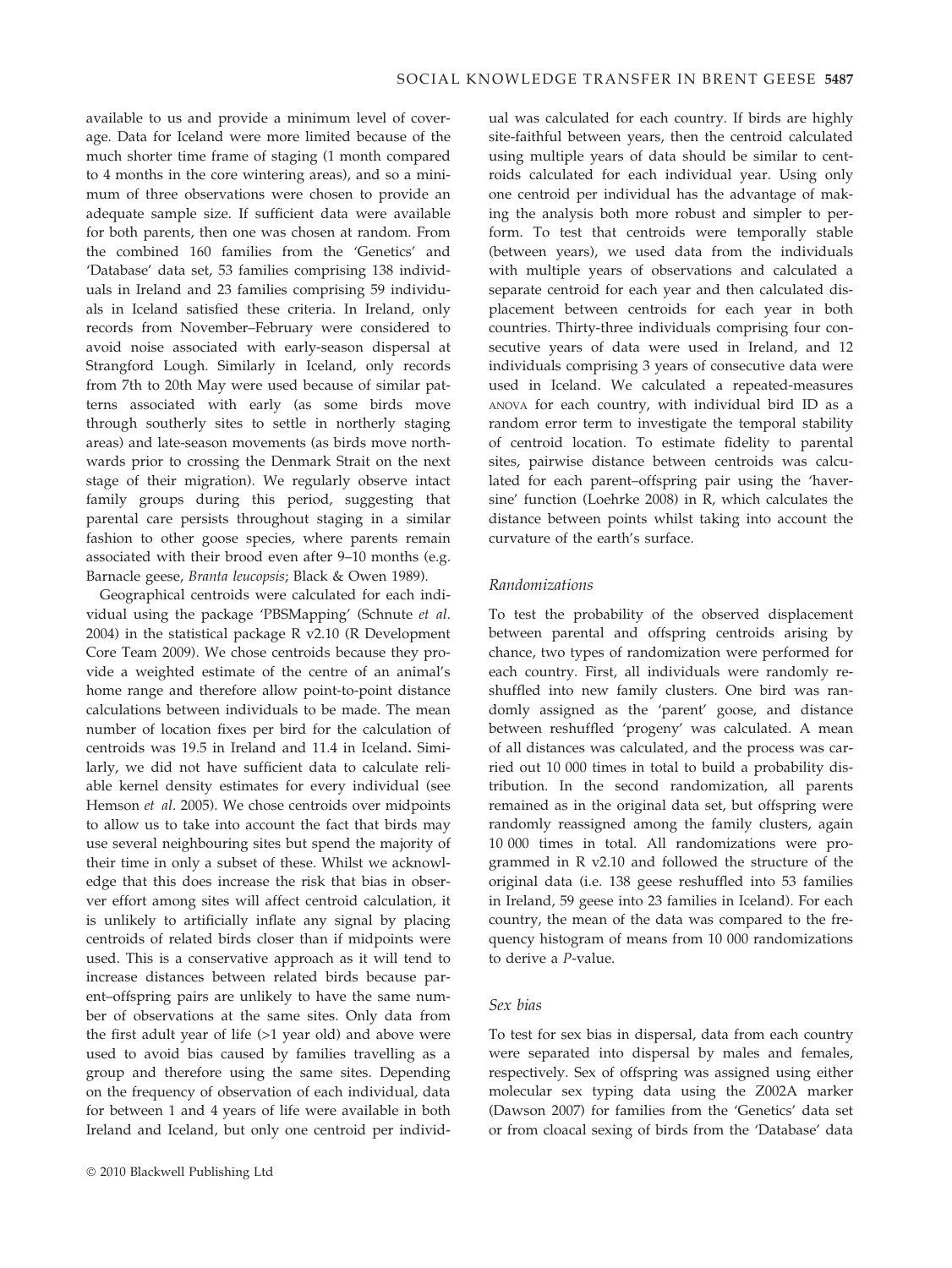set. We used a general linear mixed model with dispersal distance as the dependent variable, sex as the explanatory variable and family as random factor to account for the fact that dispersal distances of siblings are calculated from the same parent and therefore not independent. Dispersal data for each country were Box-Cox transformed to approximate normality prior to model fitting. Tests were performed in R v2.10 (R Development Core Team 2009).

## Genetic structure

We used the program Structure v.2.3.1 (Pritchard et al. 2000) to investigate possible genetic differentiation in the migratory flyway. We used genotypes across all 15 loci of 470 unrelated individuals sampled from the multiple locations across the entire distribution (Ireland, Iceland and the Canadian Arctic). We tested for  $k$  (the number of potential distinct genetic clusters) from 1 to 10, assuming an admixture model and correlated allele frequencies and using no prior location information. Five iterations for each k were performed with 200 000 iterations after a burn-in of 100 000 iterations. Owing to the high polymorphism of some loci (Table 1), we repeated the analysis using the 10 and 5 least polymorphic loci, respectively. In a separate analysis, we used the IBGRG database to assign birds to distinct wintering sites to give a priori locations for testing population genetic structure. Birds were assigned to a site only if they had been seen at a site three times within the core period (November–March) of a single winter over a period of at least 2 months or for two consecutive winters. Three hundred and seven birds could be assigned to eight different wintering sites using this method (Fig. 5). We then used Arlequin v.3.0 (Excoffier et al. 2005) to look for genetic differentiation among sites (Table 2).

# Results

# Offspring dispersal

Mean centroid offset between parent and offspring in Ireland was 36.2 km with a median of 9.2 km (86 offspring). The Iceland mean was 13.6 km with a median of 3.4 km (36 offspring) (Figs 1 and 2).

## Randomizations

Ten thousand randomizations revealed that the centroids of related birds were significantly closer than would be expected by chance in Ireland both when all birds were reassigned among clusters ( $P < 0.001$ , randomization mean =  $83.2 \text{ km}$ ) and when only offspring were reassigned  $(P < 0.001$ , randomization mean = 85.2 km). Randomizations of all birds  $(P < 0.01$ , randomization mean = 17.7 km) and offspring only ( $P$  < 0.001, randomization mean 18.8 km) in Iceland were also both significant. These results suggest a kin structure both in Iceland and in Ireland, whereby substantial numbers of offspring remain closer to the parental sites than would be expected by chance.

#### Sex bias

Mean dispersal was 34 km for males and 39 km for females in Ireland and 13.1 km for males and 13.8 km



Fig. 1 Map showing centroid locations of individuals in Ireland (Panel a) and W-Iceland (Panel b) Ireland data set: 138 individuals in 51 families Iceland data set: 59 individuals in 23 families.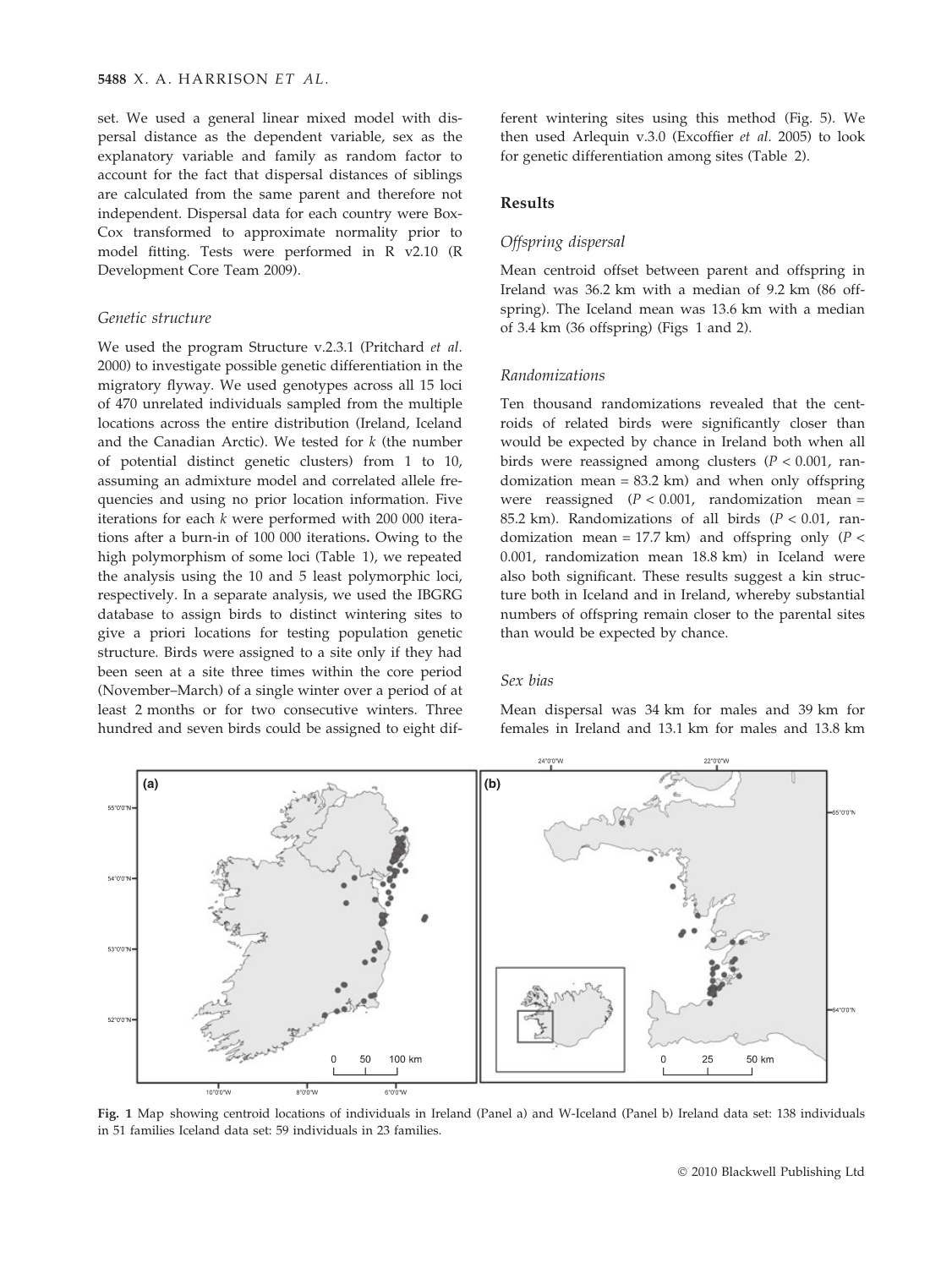|            | $\boldsymbol{n}$ | Dublin                   | Dundrum | Dungarvan | Kerry | Galway   | Sligo | Strangford |
|------------|------------------|--------------------------|---------|-----------|-------|----------|-------|------------|
| Dublin     | 68               | $\overline{\phantom{0}}$ |         |           |       |          |       |            |
| Dundrum    | 38               |                          |         |           |       |          |       |            |
| Dungarvan  | 37               | 0.002                    |         |           |       |          |       |            |
| Kerry      | 14               |                          |         |           |       |          |       |            |
| Galway     | 15               | 0.002                    | 0       |           |       |          |       |            |
| Sligo      | 14               |                          |         |           |       | 0.001    |       |            |
| Strangford | 95               |                          |         | 0.005     |       | 0.003    |       |            |
| Wexford    | 26               |                          |         |           |       | $\theta$ |       |            |
|            |                  |                          |         |           |       |          |       |            |

Table 2 Slatkin's linearized  $F_{ST}$  (Slatkin 1995) data for pairwise comparisons between birds assigned to eight different locations around the coast of Ireland (Fig. 5)

Values computed using the software Arlequin v3.0 (Excoffier et al. 2005).

 $n<sub>i</sub>$ , is number of birds assigned to each site.



Fig. 2 Histogram of centroid offsets (km) of offspring from parents in Ireland (Panel a, 86 offspring) and Iceland (Panel b, 36 offspring). Means of each data set are compared to the distributions of means from 10 000 randomizations of family groups where offspring are randomly reassigned to parents.

for females in Iceland. Median dispersal was 9.13 km for males and 10.35 km for females in Ireland and 4.8 and 2.5 km in Iceland, respectively (Fig. 3). Data points were not independent as some family clusters contained multiple offspring, and therefore their dispersal was calculated from the same parent. We used a general linear model to test for differences between sexes in dispersal whilst controlling family as a random factor. There was no significant difference between sexes in

either Ireland ( $\chi^{2}_{1,86} = 0.46$ ,  $P = 0.49$ ) or Iceland ( $\chi^{2}_{1,36} =$  $0.45, P = 0.5$ .

#### Temporal stability

A repeated-measures ANOVA showed that centroid location did not change significantly between years in either Ireland ( $F_{3,32} = 1.68$ ,  $P = 0.19$ ) or Iceland ( $F_{2,11} = 0.98$ ,  $P = 0.34$ ), indicating that one centroid calculated from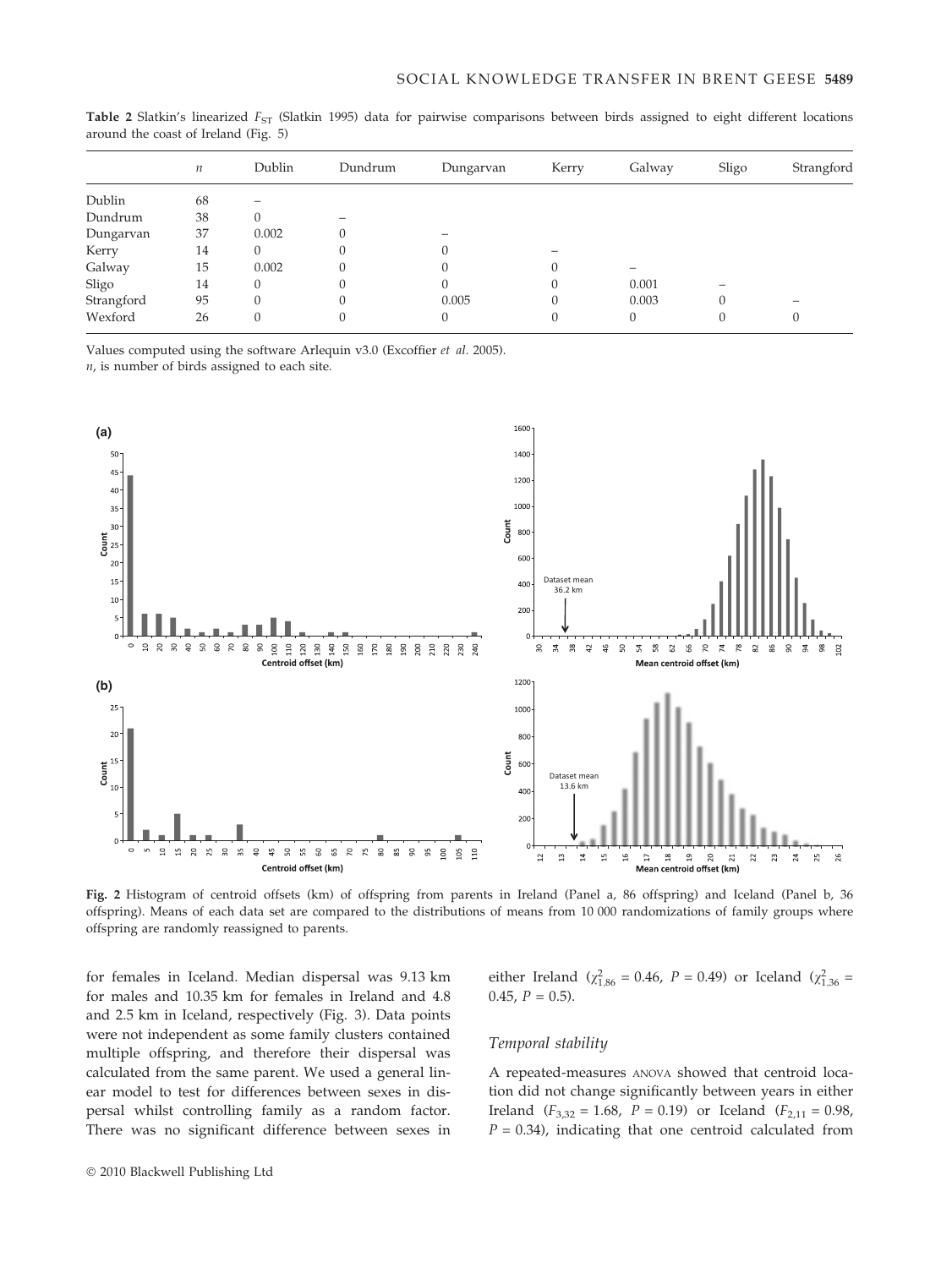

Fig. 3 Boxplots of pairwise centroid offsets of parent–son and parent–daughter pairs in Ireland and Iceland. Numbers in parentheses are (no. of families/no. of pairwise distances). Solid black lines are the median dispersal Parental Brent geese always travel as a pair, so we do not differentiate between them for the purpose of calculating distance.



Fig. 4 Output from Bayesian clustering analysis of 470 unrelated light-bellied Brent geese sampled from throughout the range (Ireland/Iceland/Canadian Arctic). Five iterations were carried out for each value of  $'k'$  (the number of potential clusters being tested) to test the probability of the data under each scenario.

data from multiple years is a good proxy of centroids calculated for separate years. Mean change in individual centroid between years was 25 km in Ireland and 7.6 km in Iceland. However, these values are heavily skewed by one individual in each data set that moved a



Fig. 5 Locations of eight sites assigned comprising 307 birds used for pairwise  $F_{ST}$  comparisons (Table 2). Number of birds at each location: Dublin (68), Dundrum (38), Dungarvan (37), Sligo (14), Kerry (14), Galway (15), Strangford Lough (95), Wexford (26).

long distance in one of the years. A more accurate reflection of the magnitude of change between years is the median, which was 6.3 km in Ireland and 1.2 km in Iceland, respectively. This shows that parental centroids are likely to be similar both in the first year of their offspring's life and in subsequent years, so that comparison of offspring's centroids to that of parents in any given year is likely to represent what the offspring experienced during first year of life.

#### Genetic structure

We found no evidence to suggest genetic differentiation within a sample of 470 unrelated geese using the program Structure v3.2 (Pritchard et al. 2000). The mean log-likelihood was highest when assuming one cluster  $(k = 1)$ , compared to values assuming a k of 2–10 (Fig. 4). We also found no significant differentiation between a sample of 307 geese (Table 2) assigned among eight Irish wintering sites (Fig. 5) using the resighting database (All  $F_{ST}$  values <0.005, P values >0.05). Both samples of 470 and 307 geese, respectively, also conformed to expectations of Hardy–Weinberg equilibrium (Bonferroni-corrected  $P$  values >0.05) suggesting a single panmictic assortment of birds.

## Discussion

Our results are consistent with the notion that information gained in the first year of life exerts a strong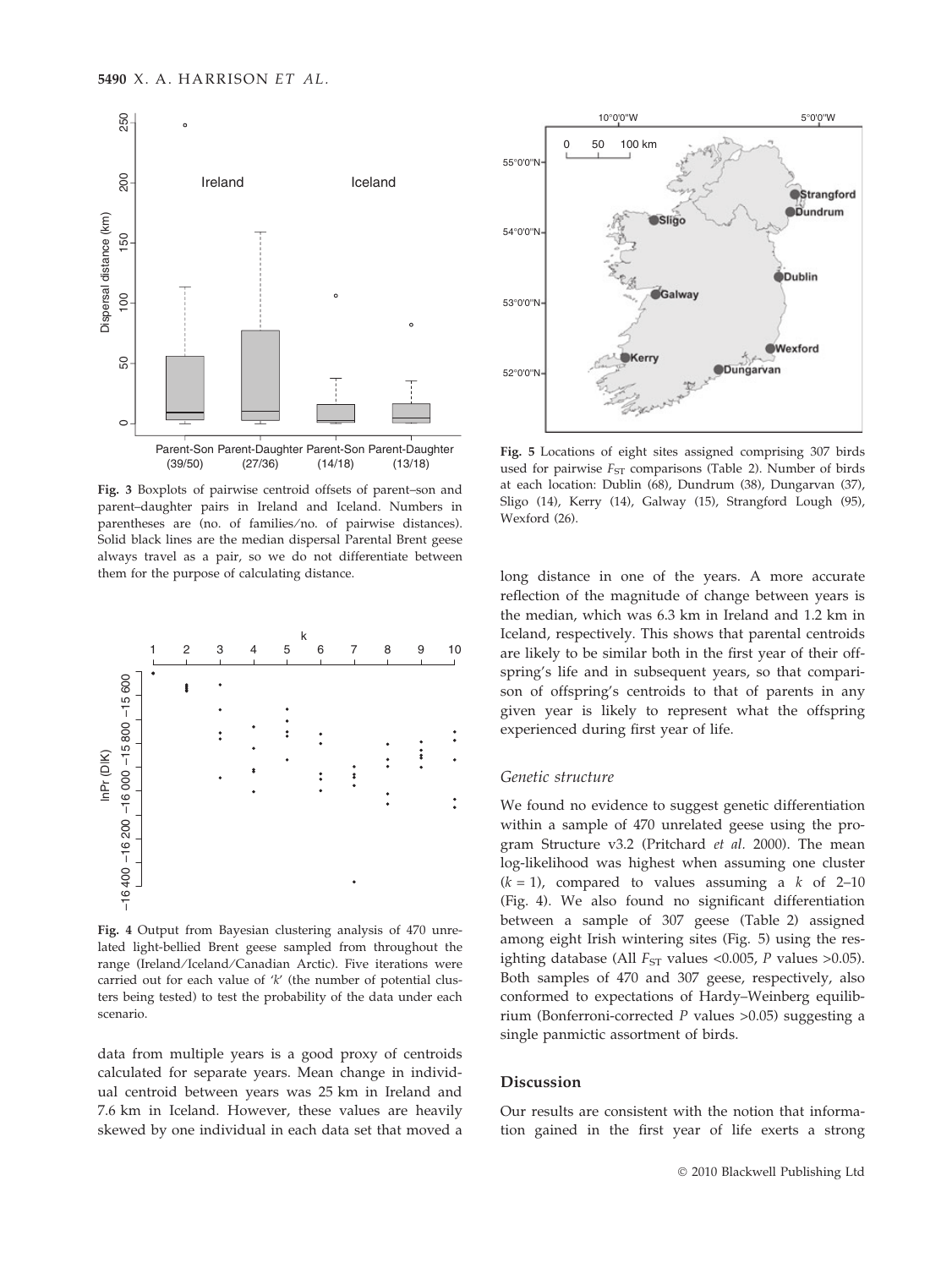influence on adult dispersal in two stages of the annual cycle in light-bellied Brent geese. Most offspring chose staging and wintering sites in adulthood that were identical or very near to those of their parents. It seems highly unlikely that such fine-scale migratory patterns and site selection could have a purely genetic basis. If this was under genetic control alone, the mechanism would have to be more complex than anything yet described for migration, because it would have to enable birds to hit different targets a few tens of km in diameter at multiple stages of the annual cycle. This mechanism would also have to allow the birds to account for environmental variables such as wind, which are known to cause large deviations in migratory trajectory (e.g. Erni et al. 2005; Akesson & Hedenström 2007). Thus, it is highly feasible that the fine-scale patterns of site selection we observe in this study have been learned from parents (e.g. Morton et al. 1991), rather than be controlled by purely genetic mechanisms. This emphasizes the important role that culturally inherited information can play in structuring site choice and dispersal in migratory animals. Moreover, such fine-scale connectivity in a migratory species could have implications for our understanding of the importance of culture as a mechanism driving reproductive isolation. Further experimental work would be required to fully elucidate the relative roles of cultural vs. genetic determination of migration, using cross-fostering experiments, but would be logistically difficult to achieve because of the remote nature of, and low nesting densities within, the Arctic breeding grounds.

The role of culture in structuring populations has been explored in cetaceans. Baker et al. (1998) used both mitochondrial and nuclear DNA markers to show that genetic lineages of Humpback whales (Megaptera novaengliae) are faithful to the same feeding and nursery grounds. Similarly, Valenzuela et al. (2009) showed that adult Southern Right whales (Eubalaena australis) were probably returning to the same feeding grounds that they visited with their mothers as juveniles. However, there is no consensus in the literature about whether this pattern persists at multiple stages of the annual cycle for all whales (e.g. North Atlantic Right whales (Eubalaena glacialis) Malik et al. 1999; Southern Right whales, Patenaude et al. 2007), which is vital for our understanding of the extent to which culture might underpin genetic and large-scale demographic variation. Likewise, fine-scale spatial structuring of distinct lineages has been described in polar bears (Ursus maritimus) during the mating season, but it is unclear whether this kin structure persists throughout the annual cycle (Zeyl et al. 2009). As in the present study, attempting to track species with high dispersal capabilities such as polar

bears (Zeyl et al. 2009) and whales (Valenzuela et al. 2009) at multiple stages throughout the annual cycle can present enormous difficulties and thus prevent inferences about cross-seasonal migratory patterns being made. We make a significant advance using the 'pedigree' approach to show that familial structures persist at two separate stages of the annual cycle, and although we have not yet managed to access enough individuals from the breeding grounds, they are strongly suggestive that the observed kin structure may in fact persist throughout the entire annual cycle. Indeed, research in other Anatidae had demonstrated evidence of offspring remaining highly faithful to their natal sites, returning to raise offspring in the same areas that they were raised (e.g. Barnacle geese (B. leucopsis), Larsson & Forslund 1992; Van Der Jeugd et al. 2002; greater Snow geese (Chen caerulescens atlantica), Lecomte et al. 2009; Pacific common Eiders (Somateria mollissima v-nigrum), Sonsthagen et al. 2010).

Whilst it is clear from our results that some light-bellied Brent geese do disperse away from parental areas on the wintering and staging grounds, the majority of birds within our sample remained on or near their parental sites. An important consequence of such a pattern is that individuals may be constrained to suboptimal sites within their range. For example, if there is a large asymmetry in quality among sites, then cultural inheritance of migration route as demonstrated in this study could lead to individuals settling in sites of comparably poor quality, which would likely have downstream consequences for fitness (see Whitehead et al. 2004). However, Sutherland (1998) suggested that species with culturally determined migration routes might be more plastic in their ability to respond to environmental change than species with genetically determined migration, subsequently changing their route should conditions at a particular site deteriorate. Moreover, fidelity to the parental migratory route represents inheritance of a strategy that has already been proven to allow successful reproduction and therefore should be a more successful strategy than random dispersal, as this carries an increased risk of adopting lower quality sites that may negatively affect individual performance. Thus, one might expect that individuals adhering to cultural migratory routes would, on average, be more successful than those whose migration is largely genetically determined (making them less able to respond to environmental change; Sutherland 1998) or those dispersing randomly. Future directions for research might focus on whether probability of dispersal is related to the quality of parental site, although admittedly it will be difficult to disentangle the relative effects of site quality (e.g. food availability), individual quality and density dependence.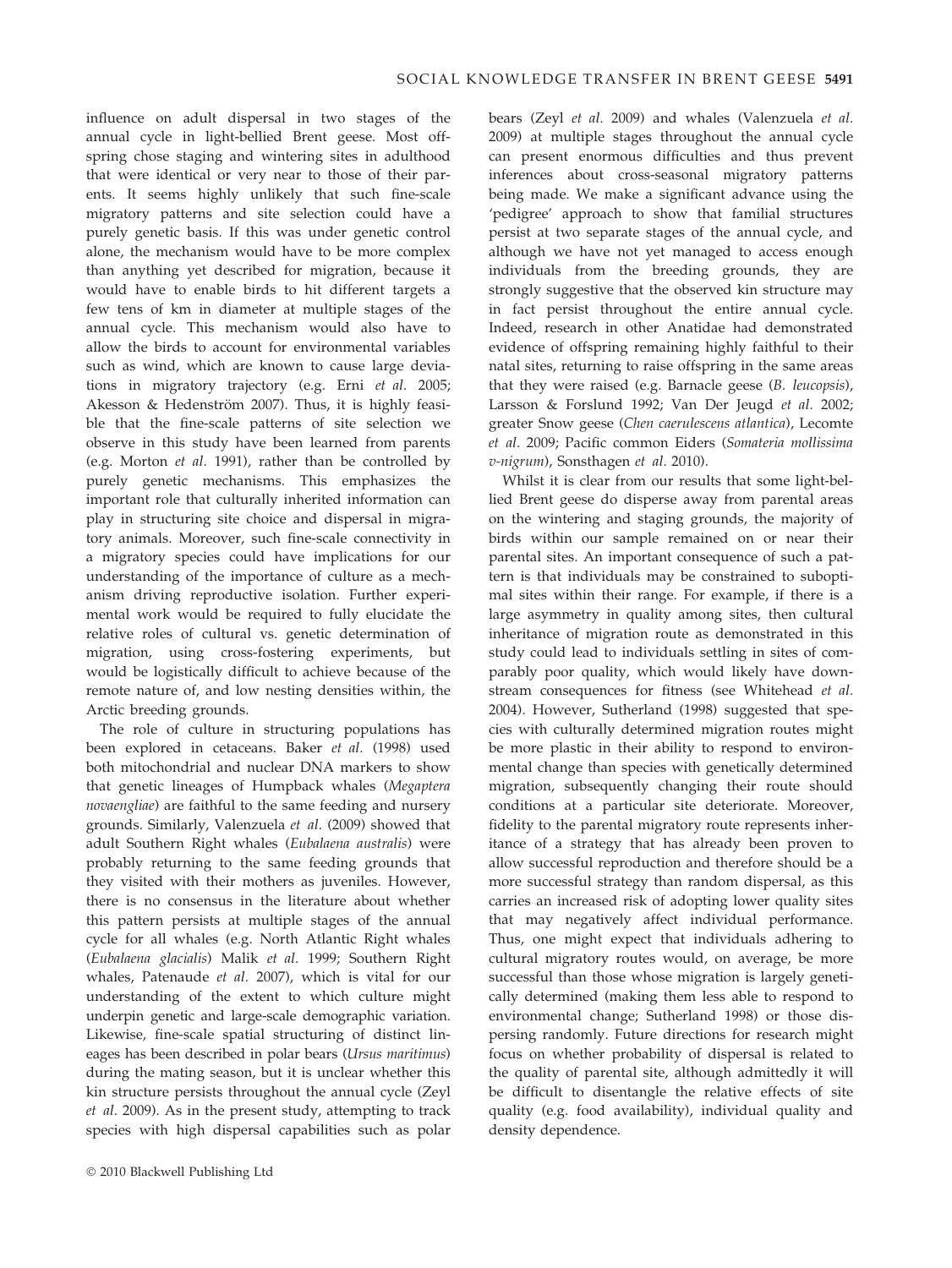The reduction in centroid offset observed in Iceland (mean 13.6 vs. 36.2 km in Ireland) is largely because of the range of Brent geese being highly compressed in the former, and as a result the population occupies sites that are spread within a much smaller total area during staging. The fact that we have been able to detect the limited dispersal of kin despite the smaller range of birds in Iceland suggests that in many families of birds, fidelity to parental sites is operating at extremely fine scales. Small-scale centroid offsets of the magnitude observed in our study (<50 km in Ireland and <20 km in Iceland) may represent the displacement of individuals seeking to avoid inbreeding by moving to neighbouring coastal sites, or simply be the result of density-dependence forcing individuals out of heavily populated areas. We also cannot discount the possibility that small-scale 'dispersal' events may simply be an artefact of our sampling, whereby the home ranges of a parent–offspring pair overlap significantly but we have merely recorded them occupying different sites.

We found no evidence of a sex bias to dispersal in light-bellied Brent geese and no evidence that age affected likelihood of dispersal. Whilst it is possible that we lacked sufficient power to detect a difference between sexes, we argue that with a sample of 86 geese (50 male/36 female) in Ireland, we should have sufficient power to detect the magnitude of effect reported in other studies (e.g. Greenwood 1980; Clarke et al.1997 and references therein). If a sex bias in dispersal is present in our study population, then it is likely to be a small effect (i.e. both sexes dispersing large distances, but one sex to a slightly lesser degree) and not comparable to fine-scale philopatry observed in other goose species (e.g. Lecomte et al. 2009). Greenwood (1980) argued that prevalent sex biases in dispersal tend to arise as a consequence of territoriality or limited access to mates. For example, mate competition has been suggested to be one of the strongest forces driving malebiased dispersal in mammals (see Handley & Perrin 2007 for a review), but red deer (Cervus elaphus) have been shown to switch from male- to female-biased dispersal under the conditions of relaxed mate competition among males (Perez-Gonzalez & Carranza 2009). Evidently, dispersal is not a fixed but a plastic trait in some species (Le Galliard 2006), and indeed, the observed bias in dispersal (or lack thereof) in an animal system is likely the product of the balance of selective pressures acting upon it (Handley & Perrin 2007). For example, lack of dispersal in the light of the apparent costs of philopatry (such as increased inbreeding risk) can be explained if those costs are offset by benefits of remaining in parental areas. Experience of the conditions in a particular habitat is thought to be beneficial

(Merom et al. 2000; Davis & Stamps 2004), and remaining at a site where there is prior knowledge of predation ⁄ disturbance risk and spatial variation in food supply could be adaptive because residents may have an advantage over immigrants when competing for resources (Handley & Perrin 2007). More importantly for migratory animals, use of familiar sites along the migration route may permit shorter residence times at staging sites and promote earlier departure for breeding because knowledge of local resource heterogeneity allows them to increase body condition faster (e.g. Merom et al. 2000).

Perhaps one of the greatest potential benefits of philopatry is the possibility of cooperation among kin within a site, which can impart a competitive advantage that would not be present if individuals dispersed (Handley & Perrin 2007). Indeed, there is a wealth of research from multiple taxa that suggests the existence of social structure in animals traditionally thought to be non-cooperative (e.g. Carter et al. 2009), which would consequently permit the evolution of kin-selective behaviours (see Hatchwell 2010 for a review). For example, Le Galliard (2006) found that root voles (Microtus oeconomus) did not moderate dispersal rates to reduce inbreeding risk, but that related females clustered together to collectively defend territories from unfamiliar males. Similarly, extended kin structure outside the breeding period can be adaptive because individuals may suffer fewer aggressive interactions from kin, consequently allowing more efficient foraging. Toth et al. (2009a) found that House sparrows (Passer domesticus) were able to recognize close kin within winter feeding flocks and subsequently reduce kin-exploitation behaviour such as aggressive scrounging. Interestingly, this effect was most pronounced for males and dominants, indicating that position in social hierarchy may modify the extent to which individuals exploit close relatives (Toth et al. 2009a). Research on captive individuals also suggests that sparrows preferentially affiliate with siblings over unrelated individuals during social behaviours (e.g. roosting, dust bathing) (Toth et al. 2009b). Collectively, these results demonstrate that kin-biased behavioural strategies are likely to exist in groups that are not thought to demonstrate any form of kin selection (Hatchwell 2010). Whilst cultural information transfer may inform juveniles of fine-scale migratory routes in the first year, it is possible that birds may use them perpetually between years because of the advantages of associating with close kin. The dispersal of some individuals away from parental sites that we observed may be attributed to a complex interaction between dominance (Toth et al. 2009a), density dependence and environmental factors (Greenwood 1980) that we do not fully understand.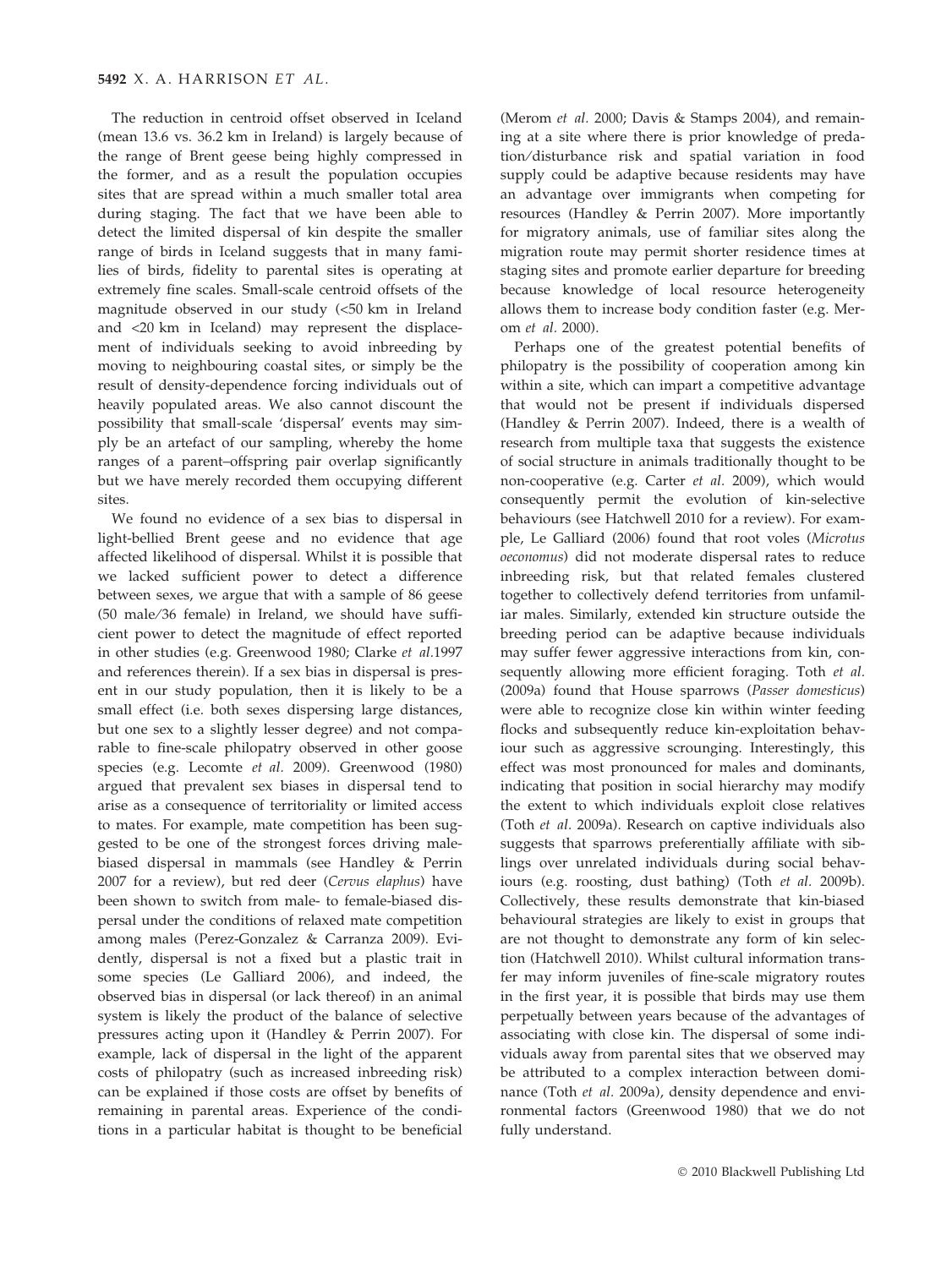## Genetic structure

Despite the fact that there is strong evidence of familial structure, we found no evidence of genetic divergence within our sample using both the program Structure (Pritchard et al. 2000) (Fig. 4) or looking for differences in  $F_{ST}$  using Arlequin (Excoffier et al. 2005) (Fig. 5, Table 2). Although work on breeding greater snow geese has reported genetic structure at similar sorts of spatial scales to those we investigated (Lecomte et al. 2009), Alcaide et al. (2009) found no evidence of finescale genetic differentiation in lesser kestrels (Falco naumanni) despite the fact that most individuals were highly philopatric and bred within 10 km of their parental sites. This suggests that populations can still appear panmictic under the conditions of limited dispersal (Alcaide et al. 2009). We suggest two possible explanations for the lack of genetic structure observed in this study. First, although dispersal certainly appears to be restricted in Brent geese, the small proportion of individuals that do disperse probably represent a level of gene flow between groups that prevents genetic differentiation, as observed in the lesser kestrels (Alcaide et al. 2009). Second, the ECHA population of light-bellied Brent geese, currently numbering around 40 000 individuals, passed through a population bottleneck in the 1930s following a crash in their main food resource (marine eelgrass, Zostera spp; Salomonsen et al. 1950). As the population has increased, so has their range around the coast of Ireland as competition has forced birds to move to new sites. Therefore, whilst cultural inheritance appears to be driving fidelity of genetic lineages to specific sites, occupancy of those sites has conceivably only occurred for <50 years, which may not be sufficient time for genetic differentiation to have occurred. Generation length for Brent geese has been estimated at 7 years (BirdLife International 2004), and thus, the fidelity we observe may conceivably have persisted for <7 generations. This is arguably too short a period to expect to detect a signal of genetic divergence using molecular markers, particularly nuclear markers such as our microsatellites. Nuclear markers have longer coalescence times than markers with lower effective population sizes (e.g. mitochondrial DNA, see Zink & Barrowclough 2008), so future work using mtDNA might prove informative. However, similar studies using nuclear markers have shown evidence of genetic structure such as work on greater snow geese using AFLPs (Lecomte et al. 2009), suggesting it would not be unreasonable to expect that we would also observe a comparable signal using microsatellites. However, if the timescale of range expansion is truly in the region of 40 years, then it is probably that no genetic marker would allow us to detect structure so early after it has arisen.

#### Conclusion

Our study highlights the advantages of combining genetic approaches with long-term data sets of field observations. The field observations not only allowed us to increase our sample of related individuals but allowed a much more detailed knowledge of animal movements and site choice beyond simply using the sampling location. Moreover, collecting long-term data from marked individuals is one of few ways to accurately quantify such patterns across several points of the annual cycle, the exception being forensic techniques such as stable isotope analysis (e.g. Valenzuela et al. 2009). By using a pedigree approach, we have been able to demonstrate an extended kin structure at two stages of the annual cycle in an Arctic migrant. This suggests that social information transfer has the ability to structure site fidelity at multiple points in an animal's range and annual cycle, thus driving migratory connectivity. It also represents a mechanism whereby behaviour learned from parents could generate reproductive isolation through allopatry. Cultural inheritance in migratory animals may in fact be more prevalent than the literature currently suggests, as many studies have identified kin structure at one stage of the annual cycle but have been unable to study the animals at other times (e.g. Alcaide et al. 2009). More importantly, kin structure of the nature described in this study raises the possibility of the occurrence of kin-selective behaviour, as described in previous studies in winter feeding aggregations of birds (Toth et al. 2009a). Understanding the driving forces behind individual site choice is crucial to our ability to predict changes at the population level, in terms of both short-term fluctuations owing to changes in food supply and long-term genetic divergence owing to spatial separation and migratory connectivity.

### Acknowledgements

We are grateful to three anonymous reviewers whose comments improved an earlier version of this manuscript. Genotyping and DNA sex typing were performed at the Biomolecular Analysis Facility at Sheffield supported by the Natural Environment Research Council (NERC). We thank Terry Burke for advice and guidance during the genotyping at the NBAF. We thank the Irish Brent Goose Research Group and the Icelandic Ringing Group for invaluable assistance with catching birds and providing observations of marked individuals. We thank Kerry Mackie and Alyn Walsh for leading cannon net catches in Ireland and Olafur Torfason and Jon Gunnar Johannsson for their invaluable help in catching geese in Iceland. Austin Reed and Alyn Walsh assisted with captures of geese in Canada. XAH is grateful to Laurène Gay and Alain Frantz for advice interpreting Structure results and Ross Dwyer for advice about methods of spatial analysis in R. XAH was supported by NERC grant (NE/F008058/1) with a Wildfowl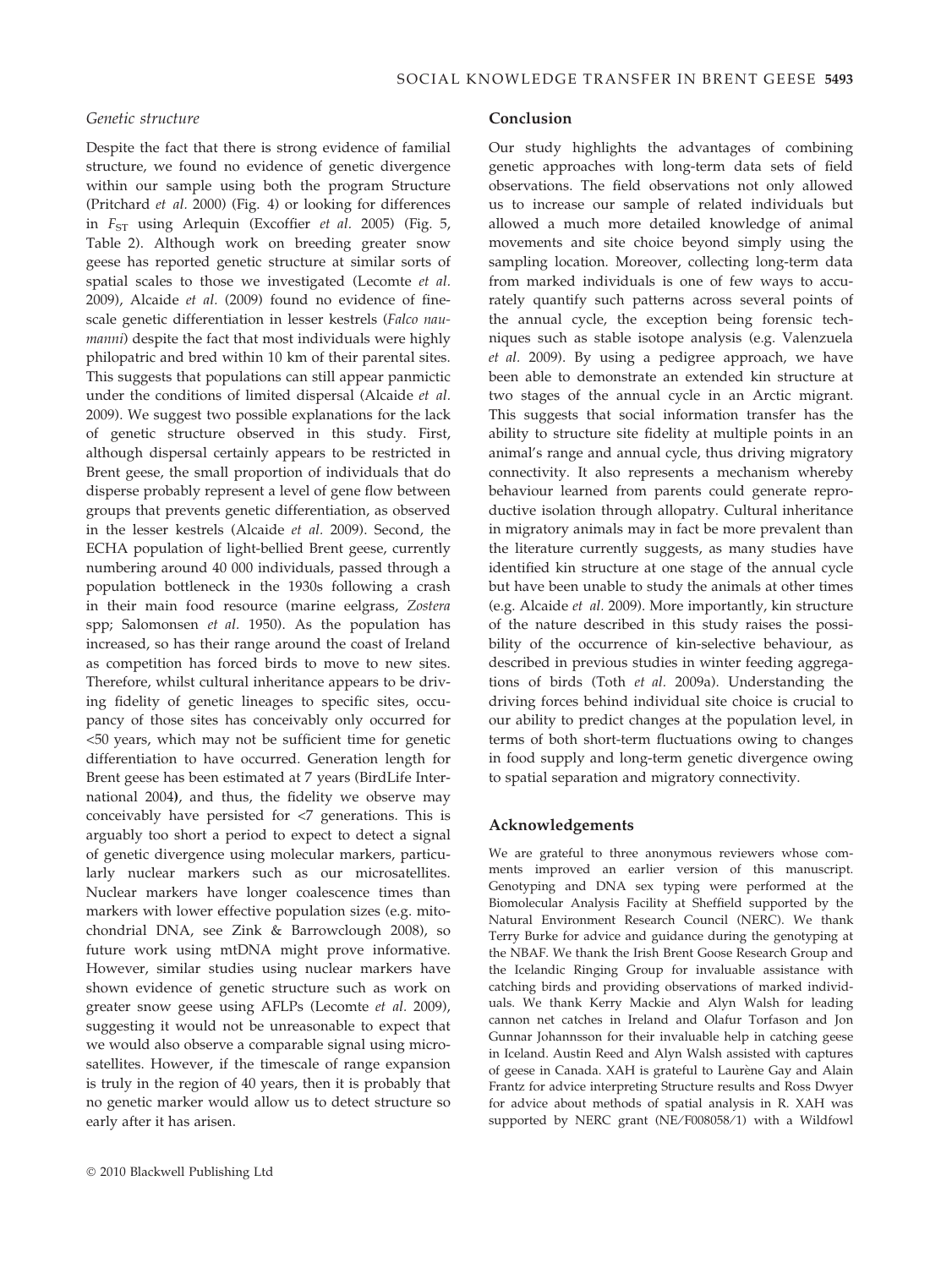5494 X. A. HARRISON ET AL.

and Wetlands Trust CASE partnership, and RI was supported by NERC grant (NE/F021690/1), both awarded to SB. Elements of this work have been funded by the National Parks & Wildlife Service, the Northern Ireland Environment Agency and the Heritage Council. Work in Canada was undertaken via the support of Polar Continental Shelf.

# References

- Akesson S, Hedenström A (2007) How migrants get there: migratory performance and orientation. BioScience, 57, 123– 133.
- Alcaide M, Serrano D, Tella JL, Negro JJ (2009) Strong philopatry derived from capture–recapture records does not lead to fine-scale genetic differentiation in lesser kestrels. Journal of Animal Ecology, 78, 468–475.
- Anderholm S, Waldeck P, Van J (2009) Colony kin structure and host-parasite relatedness in the barnacle goose. Molecular Ecology, 18, 4955–4963.
- Baker CS, Medrano-Gonzalez l, Calambokidis J et al. (1998) Population structure of nuclear and mitochondrial DNA variation among humpback whales in the North Pacific. Molecular Ecology, 7, 695–707.
- Berthold P (1996) Control of Bird Migration, pp. 158–160. Chapman & Hall, London, UK.
- BirdLife International (2004) Birds in Europe: population estimates, trends and conservation status Cambridge, UK BirdLife Conservation Series No 12.
- Black J, Owen M (1989) Parent-offspring relationships in wintering barnacle geese. Animal behaviour, 37, 187–198.
- Bonin A, Bellemain E, Bronken Eidesen P, Pompanon F, Brochmann C, Taberlet P (2004) How to track and assess genotyping errors in population genetics studies. Molecular Ecology, 13, 3261–3273.
- Carter AJ, Macdonald SL, Thomson VA, Goldizen AW (2009) Structured association patterns and their energetic benefits in female eastern grey kangaroos, Macropus giganteus. Animal Behaviour, 77, 839–846.
- Choudhury S, Jones C, Black J, Prop J (1993) Adoption of young and intraspecific nest parasitism in barnacle geese. The Condor, 95, 860–868.
- Clark RG, Hobson KA, Nichols JD, Bearhop S (2004) Avian dispersal and demography scaling up to the landscape and beyond. The Condor, 106, 717–719.
- Clarke AL, Sæther B, Røskaft E (1997) Sex biases in avian dispersal: a reappraisal. Oikos, 79, 429–438.
- Clobert J, Danchin E, Dhondt AA, Nichols JD (2001) Dispersal. Oxford University Press, New York.
- Connor RC, Mann J, Tyack PL, Whitehead H (1998) Social evolution in toothed whales. Trends in Ecology and Evolution, 13, 228–232.
- Davis JM, Stamps JA (2004) The effect of natal experience on habitat preferences. Trends in Ecology and Evolution, 19, 411-416.
- Dawson D (2007) Genomic analysis of passerine birds using conserved microsatellite loci. PhD Thesis, University of Sheffield, Sheffield, UK.
- Dunn P, Afton A, Gloutney M, Alisauskas R (1999) Forced copulation results in few extrapair fertilizations in Ross's and lesser snow geese. Animal Behaviour, 57, 1071–1081.
- Erni B, Liechti F, Bruderer B (2005) The role of wind in passerine autumn migration between Europe and Africa. Behavioural Ecology, 16, 732–740.
- Excoffier L, Laval G, Schneider S (2005) Arlequin (version 3.0): an integrated software package for population genetics data analysis. Evolutionary Bioinformatics Online, 1, 47–50.
- Gill JA, Norris K, Potts PM, Gunnarsson TG, Atkinson PW, Sutherland WJ (2001) The buffer effect and large-scale population regulation in migratory birds. Nature, 412, 436–438.
- Greenwood PJ (1980) Mating systems, philopatry and dispersal in birds and mammals. Animal Behaviour, 28, 1140–1162.
- Gudmundsson GA, Benvenuti S, Alerstam T, Papi F, Lilliendahl K, Akesson S (1995) Examining the limits of flight orientation and performance – satellite tracking of Brent geese migrating over the Greenland ice cap. Proceedings the Royal Society Series B: Biological Sciences, 261, 73–79.
- Gunnarsson TG, Gill JA, Newton J, Potts PM, Sutherland WJ (2005) Seasonal matching of habitat quality and fitness in a migratory bird. Proceedings of the Royal Society B-Biological Sciences, 272, 2319–2323.
- Handley LJ, Perrin N (2007) Advances in our understanding of mammalian sex-biased dispersal. Molecular Ecology, 16, 1559– 1578.
- Harrison XA, Blount JD, Inger R, Norris DR, Bearhop S (2010a) Carry-over effects as drivers of fitness differences in animals. Journal of Animal Ecology, DOI: 10.1111/j.1365-2656.2010. 01740.x.
- Harrison XA, Dawson DA, Horsburgh GJ, Tregenza T, Bearhop S (2010b) Isolation, characterisation and predicted genome locations of Light-bellied Brent goose (Branta bernicla hrota) microsatellite loci (Anatidae, AVES). Conservation Genetics Resources, 2, 365–371.
- Hatchwell B (2010) Cryptic kin selection: kin structure in vertebrate populations and opportunities for kin-directed cooperation. Ethology, 116, 203-216.
- Hemson G, Johnson P, South A, Kenward R, Ripley R, Mcdonald D (2005) Are kernels the mustard? Data from global positioning system (GPS) collars suggests problems for kernel home-range analyses with least-squares crossvalidation. Journal of Animal Ecology, 74, 455–463.
- Hoelzel A (1998) Genetic structure of cetacean populations in sympatry, parapatry, and mixed assemblages: implications for conservation policy. Journal of Heredity, 89, 451–458.
- Inger R, Bearhop S (2008) Applications of stable isotope analyses to avian ecology. The Ibis, 150, 447–461.
- Inger R, Bearhop S, Robinson JA, Ruxton G (2006b) Prey choice affects the trade-off balance between predation and starvation is an avian herbivore. Animal Behaviour, 71, 1335– 1341.
- Inger R, Ruxton G, Newton J et al. (2006a) Using daily ration models and stable isotope analysis to predict biomass depletion by herbivores. Journal of Applied Ecology, 43, 1022-1030.
- Inger R, Gudmundsson GA, Ruxton GD et al. (2008) Habitat utilisation during staging affects body condition in a long distance migrant, Branta bernicla hrota: potential impacts on fitness? Journal of Avian Biology, 39, 704–708.
- Inger R, Harrison XA, Ruxton GD et al. (2010) Carry-over effects reveal reproductive costs in a long-distance migrant. Journal of Animal Ecology, 79, 974–982.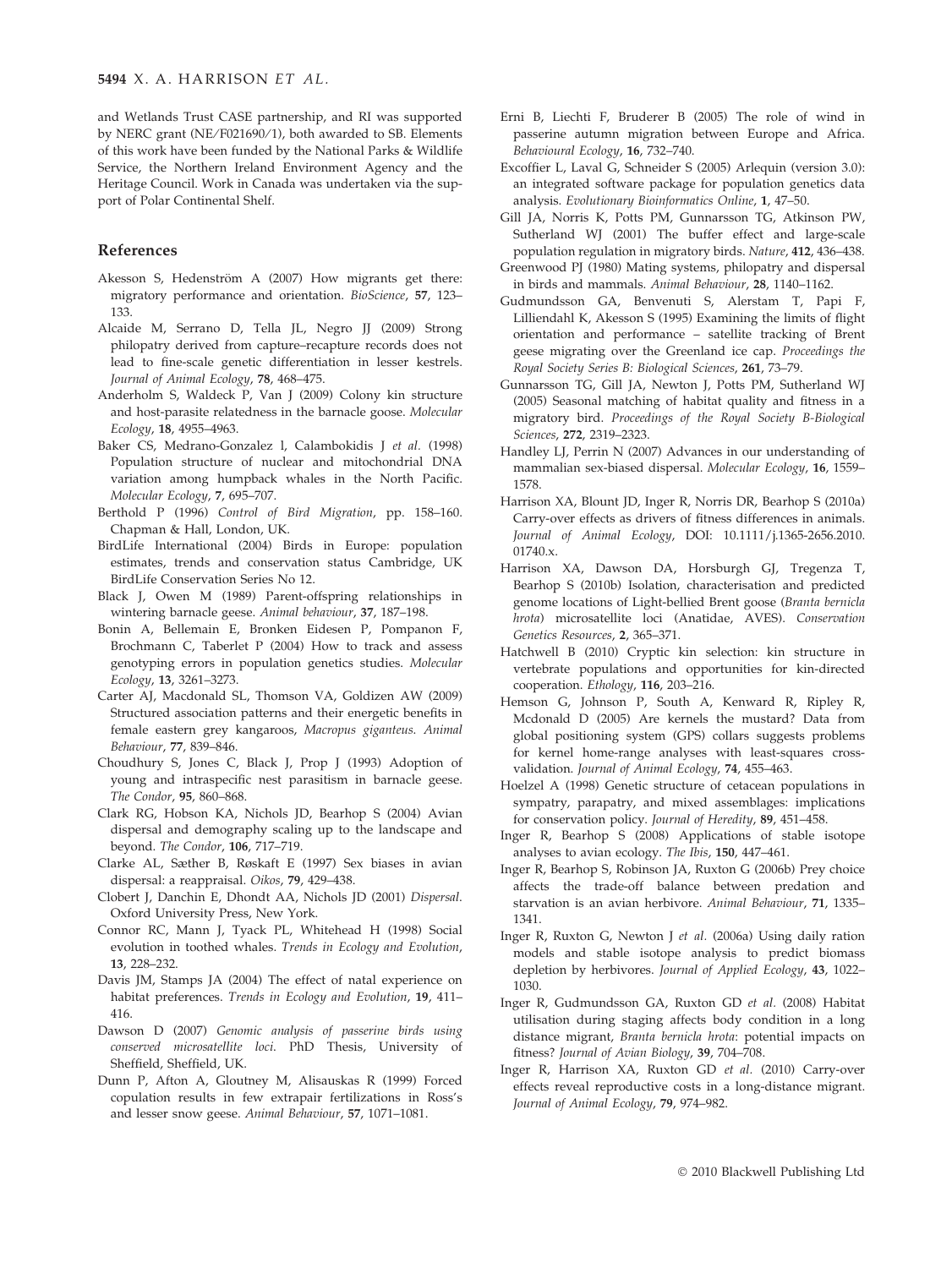- Kamel S, Mrosovsky N (2006) Inter-seasonal maintenance of individual nest site preferences in hawksbill sea turtles. Ecology, 87, 2947–2952.
- Larsson K, Forslund P (1992) Genetic and social inheritance of body and egg size in the Barnacle goose (Branta leucopsis). Ecology, 46, 235–244.
- Le Galliard J (2006) Natal dispersal, interactions among siblings and intrasexual competition. Behavioural Ecology, 17, 733–740.
- Lecomte N, Gauthier G, Giroux J, Milot E, Bernatchez L (2009) Tug of war between continental gene flow and rearing site philopatry in a migratory bird: the sex-biased dispersal paradigm reconsidered. Molecular Ecology, 18, 593–602.
- Loehrke J (2008) Haversine function for calculating distance between two points. Available from http://r.789695.n4. nabble.com/How-to-calculate-the-linear-distance-between-2 points-td874352html.
- Malik S, Brown MW, Kraus SD, Knowlton AR, Hamilton PK, White BN (1999) Assessment of mitochondrial DNA structuring and nursery use in the North Atlantic right whale (Eubalaena glacialis). Canadian Journal of Zoology, 77, 1217–1222.
- Merom K, Yom-Tov Y, McClery R (2000) Philopatry to stopover site and body condition of transient reed warblers during Autumn migration through Israel. The Condor, 102, 441–444.
- Morton ML, Wakamatsu MW, Pereyra ME, Morton GA (1991) Postfledging dispersal, habitat imprinting, and philopatry in a montane, migratory sparrow. Ornis Scandinavica, 22, 98– 106.
- Norris DR, Marra PP, Kyser TK, Sherry TW, Ratcliffe LM (2004) Tropical winter habitat limits reproductive success on the temperate breeding grounds in a migratory bird. Proceedings of the Royal Society of London. Series B: Biological Sciences, 271, 59–64.
- Patenaude NJ, Portway VA, Schaeff CM et al. (2007) Mitochondrial DNA diversity and population structure among southern right whales (Eubalaena australis). Journal of Heredity, 98, 147–157.
- Perez-Gonzalez J, Carranza J (2009) Female-biased dispersal under conditions of low male mating competition in a polygynous mammal. Molecular Ecology, 18, 4617–4630.
- Pritchard JK, Stephens M, Donnelly P (2000) Inference of population structure using multilocus genotype data. Genetics, 155, 945.
- R Development Core Team (2009) R: a language and environment for statistical computing. Available from http:// www.R-project.org.
- Robinson J, Colhoun K, Gudmundsson G et al. (2004) Lightbellied Brent Goose (Branta bernicla hrota) (East Canadian High Arctic Population) in Canada, Ireland, Iceland, France, Greenland, Scotland, Wales, England, the Channel Islands and Spain. 1960 ⁄ 61–1999 ⁄ 2000 Waterbird Review Series. The Wildfowl & Wetlands Trust/Joint Nature Conservation Committee, Slimbridge.
- Salomonsen F, Johansen PG, Hedtopt H (1950) The Birds of Greenland. Ejnar Munksgaard, Copenhagen.
- Schnute JT, Boers NM, Haigh R (2004) PBS Mapping 2: user's guide. Canadian Technical Report of Fisheries and Aquatic Science, 2549.
- Slatkin M (1995) A Measure of Population Subdivision Based on Microsatellite Allele Frequencies. Genetics, 139, 457–462.
- Sonsthagen SA, Talbot SL, Lanctot RB, McCracken KG (2010) Do common eiders nest in kin groups? Microgeographic genetic structure in a philopatric sea duck. Molecular Molecular Ecology, 9, 647–657.
- Stow A, Sunnucks P (2004) High mate and site fidelity in Cunningham's skinks (Egernia cunninghami) in natural and fragmented habitat. Molecular Ecology, 13, 419–430.
- Sutherland WJ (1998) Evidence for flexibility and constraint in migration systems. Journal of Avian Biology, 29, 441–446.
- Toth Z, Bokony V, Lendvai A, Szabo K, Penzes Z, Liker A (2009a) Effects of relatedness on social-foraging tactic use in house sparrows. Animal Behavior, 77, 337–342.
- Toth Z, Bokony V, Lendvai A, Szabo K, Penzes Z, Liker A (2009b) Whom do the sparrows follow? The effect of kinship on social preference in house sparrow flocks. Behavioural Processes, 82, 173–177.
- Valenzuela L, Sironi M, Rowntree V, Seger J (2009) Isotopic and genetic evidence for culturally inherited site fidelity to feeding grounds in southern right whales (Eubalaena australis). Molecular Ecology, 18, 782–791.
- Van Der Jeugd H, Van Der Veen I, Larsson K (2002) Kin clustering in barnacle geese: familiarity or phenotype matching? Behavioral Ecology, 13, 786–790.
- Waldeck P, Andersson M, Kilpi M, Ost M (2007) Spatial relatedness and brood parasitism in a female-philopatric bird population. Behavioral Ecology, 19, 67–73.
- Wang J (2004) Sibship reconstruction from genetic data with typing errors. Genetics, 166, 1963–1979.
- Webster MS, Marra PP, Haig SM, Bensch S, Holmes RT (2002) Links between worlds: unraveling migratory connectivity. Trends in Ecology and Evolution, 17, 76–83.
- Weigmann C, Lamprecht J (1991) Intraspecific nest parasitism in bar-headed geese, Anser indicus. Animal Behaviour, 41, 677–688.
- Whitehead H, Rendell L (2004) Movements, habitat use and feeding success of cultural clans of South Pacific sperm whales. Journal of Animal Ecology, 73, 190–196.
- Whitehead H, Rendell L, Osborne RW, Würsig B (2004) Culture and conservation of non-humans with reference to whales and dolphins: review and new directions. Biological Conservation, 120, 427–437.
- Zeyl E, Aars J, Ehrich D, Wiig  $\varnothing$  (2009) Families in space: relatedness in the Barents Sea population of polar bears (Ursus maritimus). Molecular Ecology, 18, 735–749.
- Zink R, Barrowclough G (2008) Mitochondrial DNA under siege in avian phylogeography. Molecular Ecology, 17, 2107–2121.

XAH is a PhD student at the Centre for Ecology and Conservation, University of Exeter, where he studies aspects of site fidelity and its consequences in light- bellied Brent geese. TT is a Professor of evolutionary ecology at the CEC and studies taxa from insects to vertebrates in the hope of improving our understanding of speciation and the evolutionary consequences of sexual reproduction. RI is a postdoc interested in the trophic ecology of vertebrates, with particular focus on the use of stable isotopes. KC was formerly a research biologist at the Wildfowl and Wetlands Trust (WWT) and currently works as a conservation biologist for the Royal Society for the Protection of Birds (RSPB). His research focuses on the conservation and management of Brent geese and other priority species. DAD is the coordinator of the NERC Biomolecular Analysis Facility